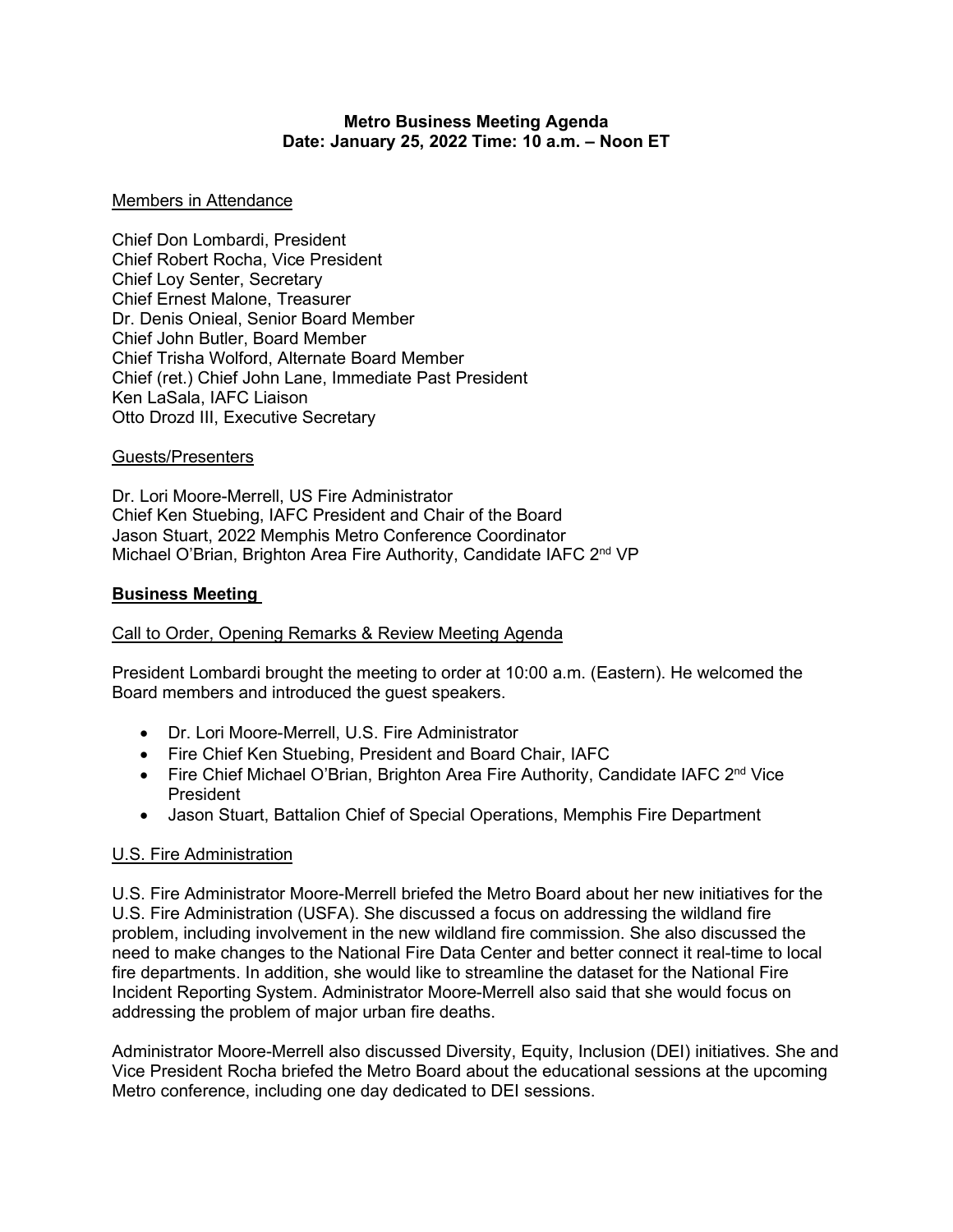## IAFC Election

Fire Chief Michael O'Brian of the Brighton Area Fire Authority (MI) is running for the position of IAFC Second Vice President. He currently is a member of the IAFC Board of Directors and represents the Fire & Life Safety Section.

## IAFC Update

IAFC President and Chair of the Board, Fire Chief Ken Stuebing, updated the Metro Board about developments at the IAFC. He discussed the IAFC's COVID-19 response; budget changes; and areas of focus. He also thanks Past President Lane for his work in the Canadian Association of Fire Chiefs' National Advisory Council; Chief Stuebing will be replacing him. He thanked Treasurer Malone for his work on the IAFC Board.

### 2022 Metro Conference Update

Chief Stuart updated the Metro Board about the 2022 Metro Conference on May 15-19. He reported that the conference already has 46 registrants and 44 paid sponsors. Chief Stuart is working on marketing the conference to Metro and Senior Metro members.

#### President's Report

President Lombardi said that he appreciated Chief Drozd's transition to Executive Secretary. He also updated the Metro Board about his trip to visit the United Kingdom National Fire Chiefs Council (UK NFCC). President Lombardi discussed his interest in bringing the Metro Chiefs, IAFC and UK NFCC together to develop data-driven analysis and training. He discussed the NFCC's focus on the response to incident involving batteries and electrical sources too.

President Lombardi also discussed his plans for the future. He discussed the need to do strategic planning and highlighted that "where the Metro goes, the fire service goes." He also asked the Metro Board to help recruit new Metro Board members, specifically the positions of Alternate Board and Senior Board members, which will be open in May.

### Vice President's Report

Vice President Rocha thanks Board Member Butler and Alternate Board Member Wolford for attending the Mexico Chiefs conference in September. He asked the Metro Board to support bringing the Mexico Fire Chiefs President to the Metro Conference in May.

*Motion by Board Member Butler to fund the travel of the Mexico Fire Chiefs President to the Metro Conference in May as a one-time opportunity. The motion was seconded by Senior Board Member Onieal and passed unanimously.*

Vice President Rocha said that this relationship with the Mexico Chiefs will open opportunities for the Metro Chiefs to meet South American fire chiefs. He also discussed the need to develop a Memorandum of Understanding with the Mexico Chiefs discussing reciprocal agreements. Vice President Rocha also suggested developing a scholarship program for other fire organizations with which the Metro Chiefs have Memoranda of Understanding. Chief Rocha also said that he would attend the 2022 Mexico Chiefs conference in Durango.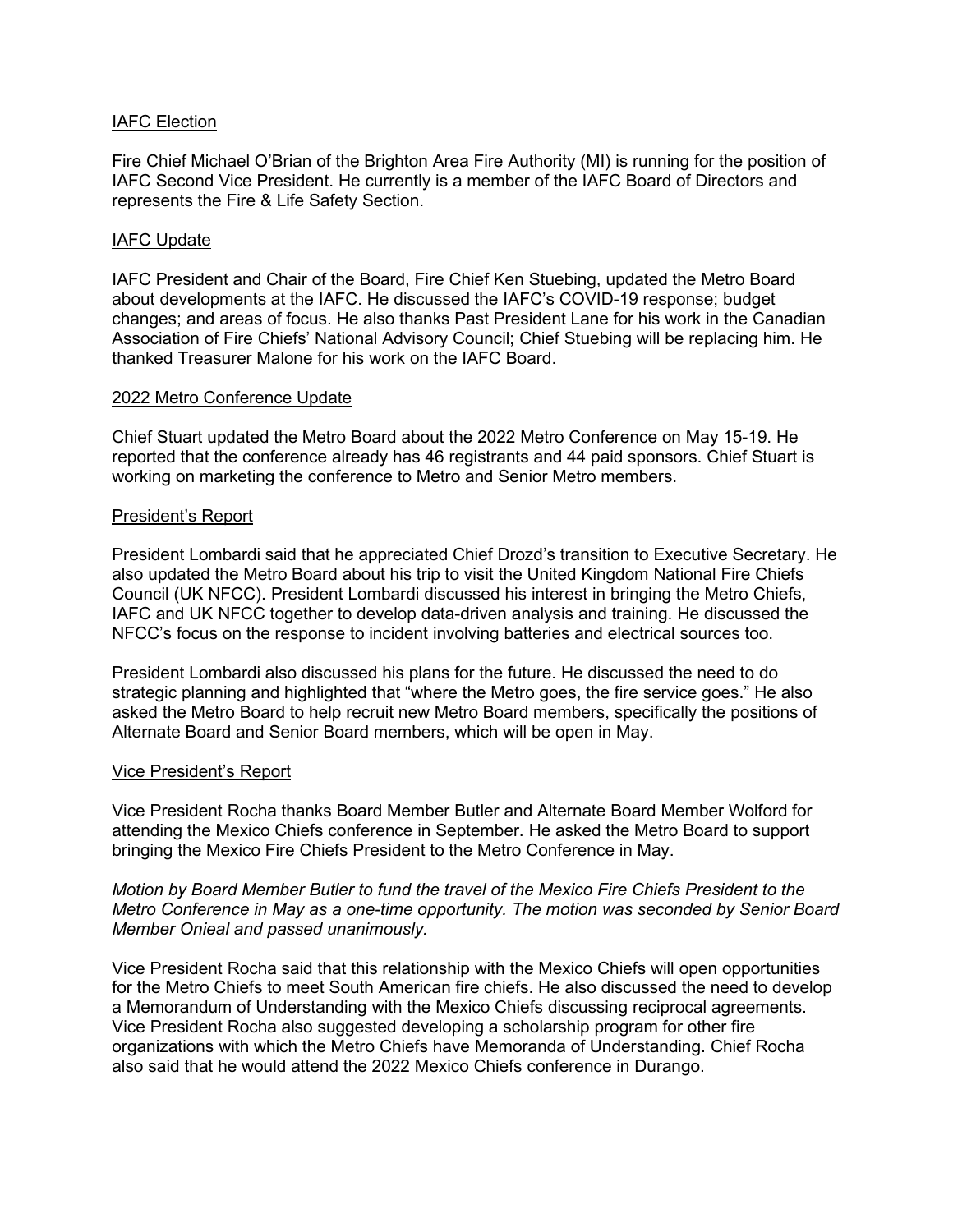Vice President Rocha expressed interest in holding an in-person strategic planning session as part of the Winter Board Meeting in 2023. He will secure a moderator for this session.

### Secretary's Report

Secretary Senter reported that the Metro Chiefs have 122 Metro Chiefs and 99 Senior members.

Since the Metro business meeting in August, the Metro Chiefs added 5 new members:

- William "Trey" Mayo, Winston-Salem Fire Department
- Roman Nelson, New Orleans Fire Department
- Christian Schmidt, Winnipeg Fire Paramedic Service
- Antonio Burden, Augusta (GA) Fire Department
- Joseph Leung Wai-hung, Hong Kong Fire Services Department

We also invited:

- Louis Winston, Howard County Fire & Rescue Services
- Barbara Tripp, Tampa (FL) Fire-Rescue
- Andrew Zvanitajs, Vaughan Fire and Rescue Service

Secretary Senter said that he would ask for help recruiting new and Senior Metro members.

Nominations for Awards:

As per policy, the Metro Secretary is the Award's Chair. The Chair will work with the Executive Secretary to solicit nominations from all members for the Metro Fire Chief of the Year Award and the Metro Lifetime Achievement Award. Secretary Senter reported that the first notice was sent to the membership on December 16 and nominations close on January 30. Finally, voting must close at least 20 days before the Memphis conference to have time to engrave the awards. Secretary Senter reported that he already received four nominations for Fire Chief of the Year and five nominations for the Metro Lifetime Achievement Award.

Secretary Senter also reported that he has been appointed to serve as an alternate IAFC representative to the DHS Emergency Sector Services Coordinating Council (ESSCC). He also attended the Urban Fire Forum.

### Treasurer's Report

Treasurer Malone reported that, for 2020, the Metro Chiefs had a preliminary carryover balance of \$814,881. For 2021 (through November), the Metro Chiefs had revenue totaling \$145,542 and expenses totaling \$93,246, which resulted in a balance of \$867,177. (This number is rounded to the nearest dollar.)

*Vice President Rocha made a motion to approve the Treasurer's report. It was seconded by Senior Member Onieal and passed unanimously.*

*Board & Staff Reports*

Board Member Report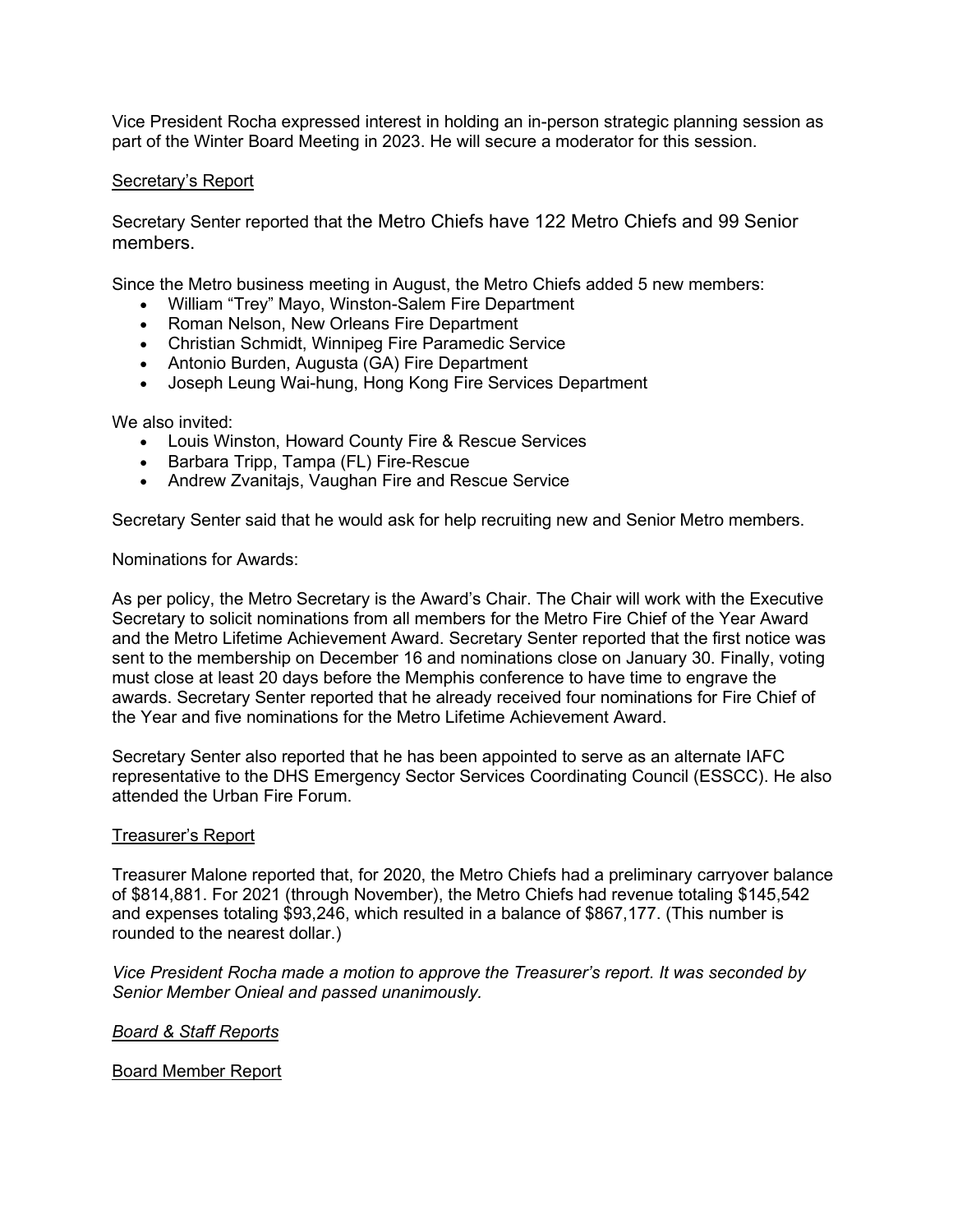Board Member Butler reported that he was working on an equity advisory council with Chief Mary Beth Michos through the FESDI program. He also is working to resuscitate the IAFC's iDELP.

As the CFAI representative, Board Member Butler said that CFAI has held 71 virtual hearings in the last 12 months with 83 agencies seeking accreditation. He also reported on the Mexico Chiefs Conference. He said that the Mexico Chiefs expressed interest in developing a training academy that could trade instructors between the U.S. and Mexico. However, he wanted to confirm that conversation with the Mexico Chiefs.

President Lombardi asked Vice President Rocha, Senior Board Member Onieal, Board Member Butler, and Alternate Board Member Butler to craft ideas for working with the Mexico Chiefs that can be discussed at the Metro Conference in Memphis. Vice President Rocha will follow up with the Mexico Chiefs.

## Senior Board Member's Report

Senior Board Member Onieal discussed the importance of Metro member recruitment. He emphasized the importance of one-on-one calls to recruit members. He also recommended that the Metro Chiefs invite military recruiters and high school & college sports recruiters to speak at the 2023 Metro Conference to discuss how to recruit the new generation.

Vice President Rocha thanked Senior Board Member Onieal for his leadership and participation in Metro recruitment. He asked Dr. Onieal for continued help with international recruiting.

## Alternate Board Member Report

Alternate Board Member Wolford reported on the mission that she and Board Member Butler took to attend the Mexico Chiefs conference in September. They received a warm reception from the Mexico Chiefs. She discussed the interest in developing Metro relationships with South American chiefs and the need to highlight a stronger legacy of women in the fire service.

### Immediate Past President's Report

Past President Lane reported that he retired from the Winnipeg Fire Paramedic Service on January 1. He attended the Urban Fire Forum and emphasized the benefits of in-person attendance at the meeting, He also attended the CTIF virtually. Immediate Past President Lane asked that COVID-19 testing costs be included in the allowable reimbursements for Metro Chiefs' travel.

Past President Lane reported that Chief Stuebing replaced him on the Canadian Association of Fire Chiefs' National Advisory Council. He also said that the Metro Board needs to appoint his successor to the FM Global Advisory Group. He also said that he is encouraging Canadian Metro Chiefs to submit their names for the Metro Board vacancies.

The immediate past president chairs the committee responsible for board elections and future conference hosts. On January 31, the Executive Secretary will send a message to all members advising of the procedures for nominations to host the 2025 annual conference. Bids for the host department are open until the COB on the first business meeting.

### **Elections**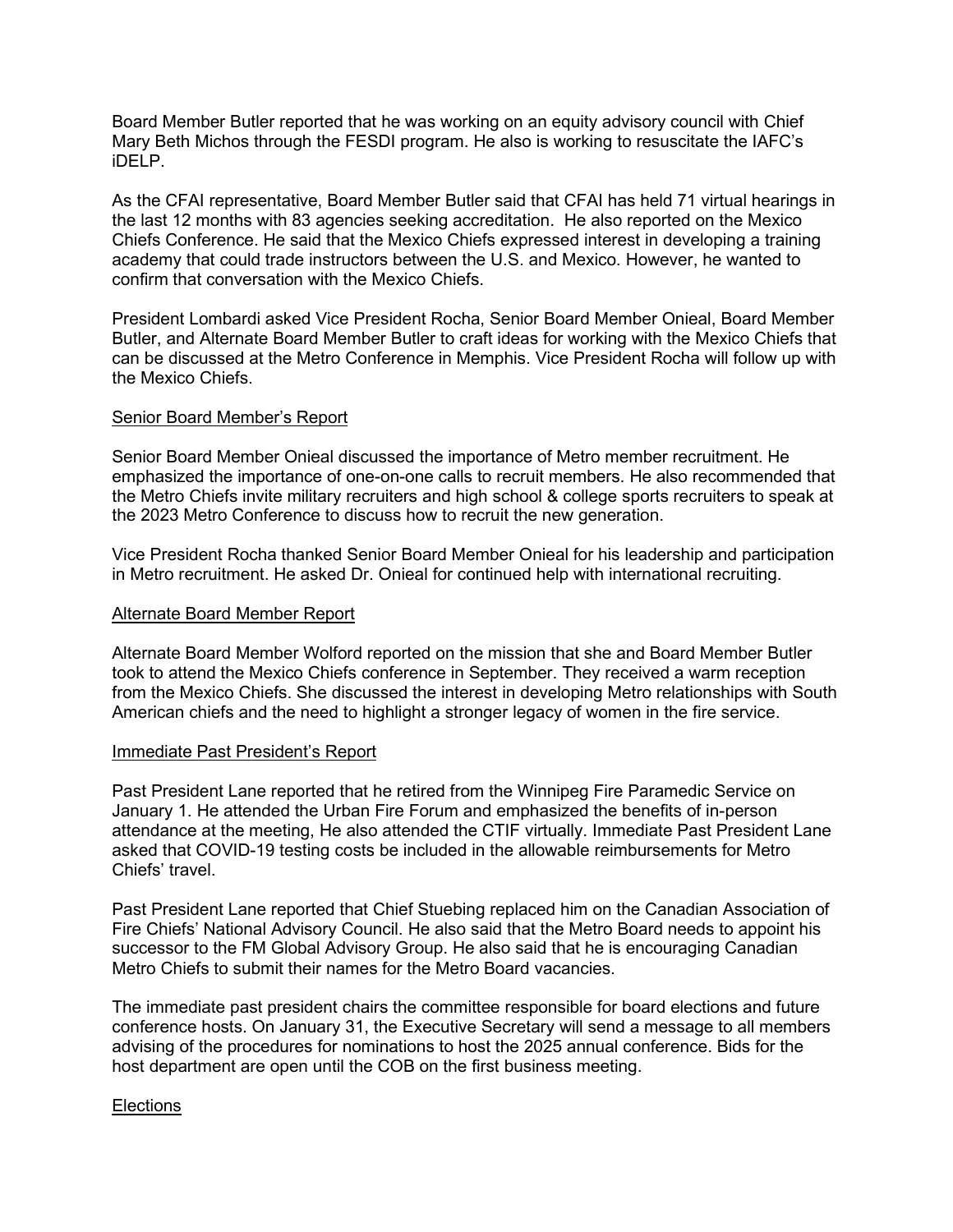Immediate Past President Lane reported that, as per Section 7 of the Metro Chiefs' bylaws, members wishing to be placed in nomination for office shall submit their name to the President no sooner than January 30 of the election year, and no later than close of business on the first day of the annual conference. On January 31 the new Executive Secretary will send a reminder to all members that nominations are now open.

# Request for Funding

Immediate Past President Lane reported that the following requests for funding had been vetted and were eligible for the Metro Chiefs Board's consideration:

- President Lombardi: Motion to approve financial support to the Home Fire Sprinkler Coalition for \$2,000.
- Vice President Rocha: Motion to approve support to the National Fallen Firefighters Foundation for \$5,000.
- Lane: Motion to approve financial support to the Canadian Fallen Firefighters Foundation for \$3,500.

*Due to time constraints, these motions passed virtually by unanimous consent after the meeting.*

# IAFC Liaison's Report

Mr. LaSala updated the Metro Chiefs' Board on federal legislative and regulatory issues.

### Executive Secretary's Report

Executive Secretary Drozd said that the Metro Board will be meeting with IAFF General President Ed Kelly and the IAFF staff on April 7. He has reserved a block of rooms for the meeting and is working on the agenda with IAFF staff.

He also gave an update on the Metro Chiefs Conference in Memphis. There will be a signing ceremony of the MOU with the FEU at one of the business meetings at the Metro Chiefs Conference.

Executive Secretary Drozd updated the Metro Chiefs Board about his efforts to re-energize the Fire Based EMS Advocates. He also discussed a partnership with CPSE, that can leverage CPSE resources, such as articles and webinars to highlight best practices within Metro Accredited Departments. He highlighted the following topic areas:

- o Use of Data
- o Culture of Cooperation Labor/Management and sustainability of efforts
- o Health and Safety or Pre-Fire Planning best practices

Executive Secretary Drozd discussed the Metro Board's interest in doing strategic planning during future winter board meetings. The meetings will be face-to-face and focus on a short horizon (1–2-year timeframe) due to the dynamic external environment and one-year tenure of the Metro Chiefs President. Executive Secretary Drozd also informed the Metro Board that NFPA is updating its website to tailor the experience for the individual member.

### Old Business